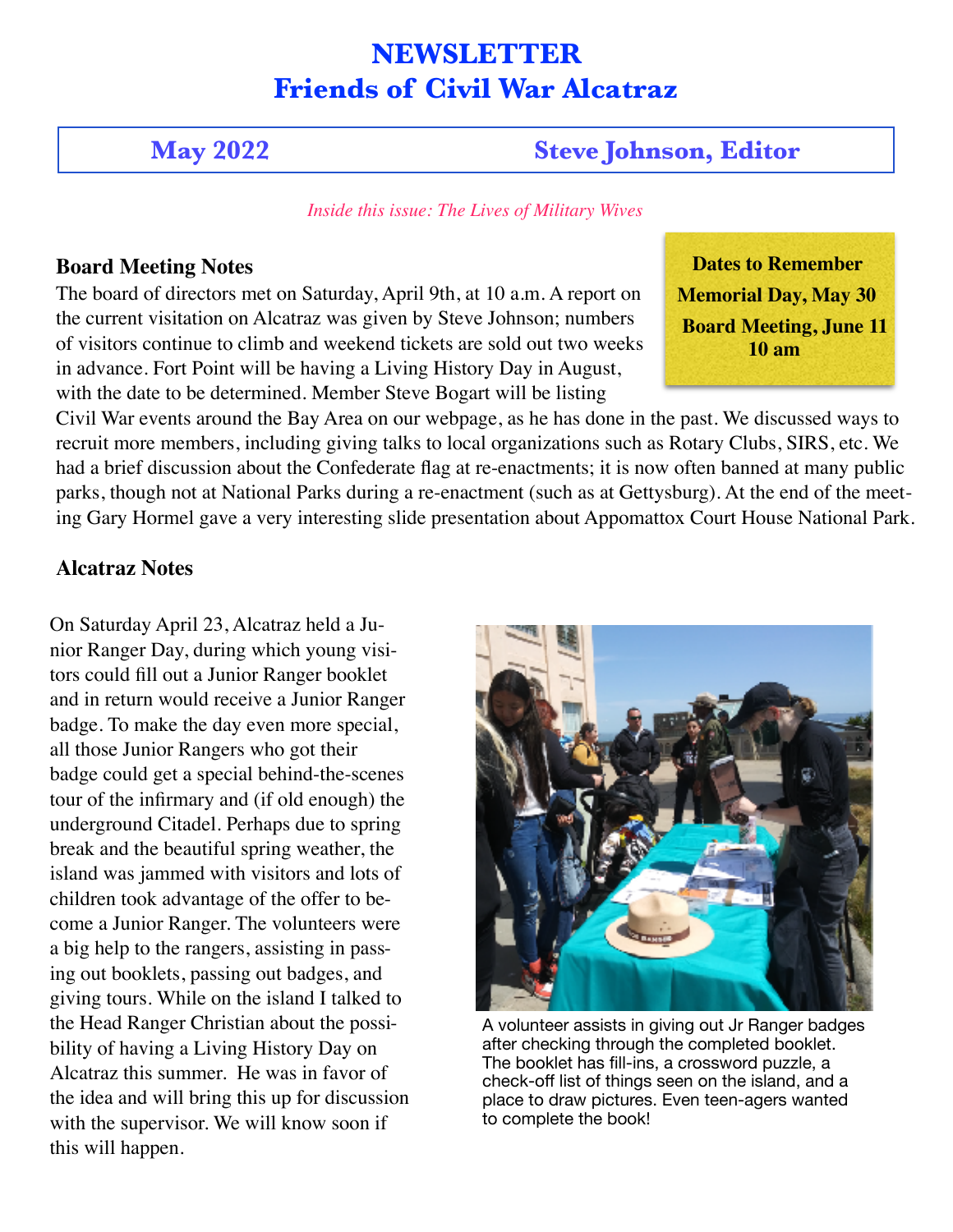#### **The Lives of Military Wives**

Women who were married to soldiers faced enormous challenges. Besides having to raise the children on their own, they had to tend to the house and the farm, and manage the family finances. They would have to ask relatives to help, or hire help to harvest the crops and care for the animals, and hope a good crop would pay for their labor. If the wife of an enlisted man had no children and wanted to follow along with him (which was not encouraged by the army) she would have to apply as a laundress or medical aide. In 1860, the army allowed one

<span id="page-1-3"></span>

Women helping soldiers as they go off to battle. From [MilitaryHistoryNow.com](http://MilitaryHistoryNow.com)

laundress for every [1](#page-1-0)9 men, and at Fort Point (and on Alcatraz) there may have been six laundresses. <sup>1</sup> In the 1870s Angel Island had 20 rooms in the barracks for laudresses; at the Benicia military post there were three buildings for married soldiers and laundresses.[2](#page-1-1)

<span id="page-1-5"></span><span id="page-1-4"></span> The laundresses at Fort Point had quarters outside the fort; for laundresses out in the field in the East the army would supply them with a tent. Laundering was an all day task, which involved boiling the wate[r](#page-1-2), adding the dark, soft soap, pumping the posser<sup>[3](#page-1-2)</sup> up and down to wash the clothes, then rinsing usually twice - and finally hanging the wash to dry. (It must have taken days to dry woolen uniforms in the cool weather around coastal forts). For her efforts, the laundress was paid and was entitled to medical care. By 1878 Congress discontinued the practice of paying launderesses, though military wives continued the practice and were paid directly by the soldiers.

 Unlike the Brtitish , the American Army did not forbid a soldier to be married. But wives - especially on the campaign trail - were considered a liability. Only a few officers could afford to bring their wives to be near them, and not all women wanted to brave the dangers or the isolation of a frontier fort. Nevertheless, some women made the journey to California and made the best of the situation. The wives on Alcatraz and Angel Island planted gardens and had tea parties. The wives at Fort Point could enjoy the social life in San Francisco; the higher the rank of her husband, the more prestige she had in social circles.

 An Army practice that miltary wives found very disturbing was that of "bumping", when a lowerranking family could be evicted from their home or quarters by a higher-ranking officer. This could happen even if a wife had made substantial improvement in the condition of the home. Thus a military

<span id="page-1-0"></span><sup>[1](#page-1-3)</sup> John Martini, *Fort Point National Historic Site*, 1991, page 38

<span id="page-1-1"></span>Annegret Ogden, "Queen or Camp Follower: The life of the Military Wife in Early California" in *The Californians,* March/April [2](#page-1-4) 1984, page 12

<span id="page-1-2"></span>[<sup>3</sup>](#page-1-5) similar to today's plunger, but the base was made of metal with holes